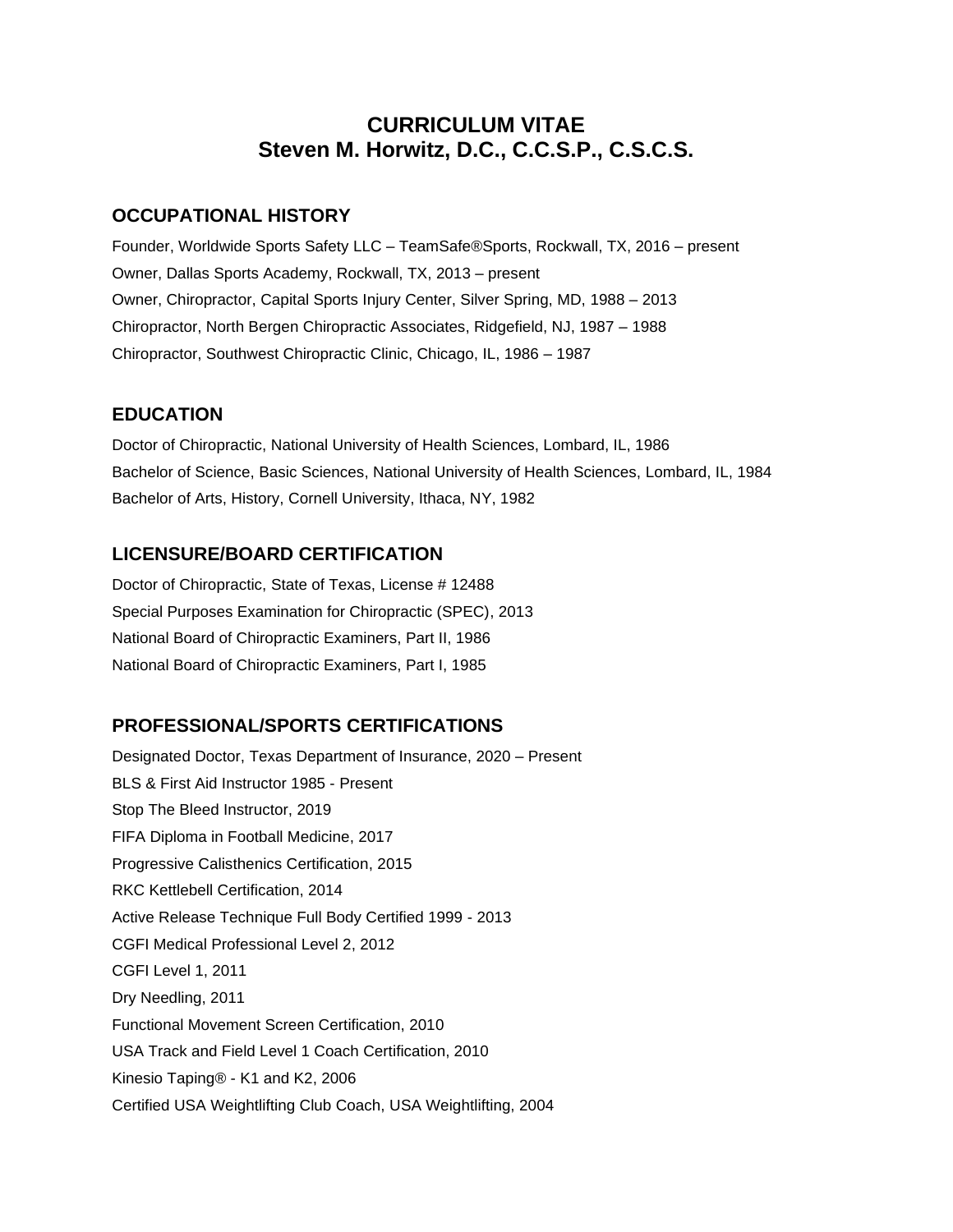Graston Technique: Module 1 & II, 2002

Certified Chiropractic Sports Physician, New York Chiropractic College, 1988 Certified Strength & Conditioning Specialist, National Strength & Conditioning Association, 1988

### **APPOINTMENTS/SPECIAL ASSIGNMENTS**

Maryland State Athletic Trainers Advisory Committee, Baltimore, MD, 2010 – 2011 Maryland State Director, National Strength and Conditioning Association, 2004 - 2010 Maryland State Advisory Council on Physical Fitness, Member 1996 – 2002, Chairman 2002 - 2004 **United States Olympic Team Medical Staff, 1996, Games of the XXVI Olympiad, Atlanta, GA** Jr. Pan American Track and Field Championships, Team Chiropractor, Havana, Cuba, 1997

### **CONTINUING EDUCATION PROVIDER**

Brain Injury – Concussion in Youth Sports, NACATexas, TX O07-8907 The Sideline Doc – Before the Ambulance Arrives, NACATexas, TX O07-8558 The Pediatric Athlete, NACATexas, TX O07-8234

### **PROFESSIONAL SPEAKING ENGAGEMENTS**

Horwitz, S. M. (2013, March). Antioxidants, Periodontal Disease and Systemic Health. Symposium conducted for the Maryland Dental Hygiene Association, Rockville, MD.

Horwitz, S. M. (2009, July). Weight Training: Bridging the Gap between Injury Prevention and Physical Performance. Symposium conducted at the meeting of the Montgomery County Public Schools, Department of Curriculum and Instruction, Health and Physical Education Summer Leadership Program, Gaithersburg, MD.

Horwitz, S. M. (2008, October). Bridging the Gap between Injury Prevention and Physical Performance. Symposium conducted at the Maryland Association for Health, Physical Education, Recreation and Dance Convention, Baltimore, MD.

Horwitz, S. M. (2006, October). Strength and Conditioning for the Physical Educator, Dynamic Warm-up and Stretching Myths, Anabolic Steroid Abuse. Symposium conducted at the Maryland Association for Health, Physical Education, Recreation and Dance Convention, Baltimore, MD.

### **PUBLICATIONS**

Horwitz, S., Anderson, N., Naidoo, R., *Return to Learn (RTL) and Return to Sport (RTS) Protocols for Youth Athletes and Our Proposed Coordinated Return Protocol*, [British Journal of Sports Medicine](http://blogs.bmj.com/bjsm/2018/05/11/return-to-learn-rtl-and-return-to-sport-rts-protocols-for-youth-athletes-and-our-proposed-coordinated-return-protocol/) Blog [post,](http://blogs.bmj.com/bjsm/2018/05/11/return-to-learn-rtl-and-return-to-sport-rts-protocols-for-youth-athletes-and-our-proposed-coordinated-return-protocol/) (2018)

Zartman, S, Weil, R. #HeySportsParents! An Essential Guide For any Parent with a Child In Sports. Hermosa Beach, CA: Spoilers Press 2018, Youth Sports Safety: 141-147